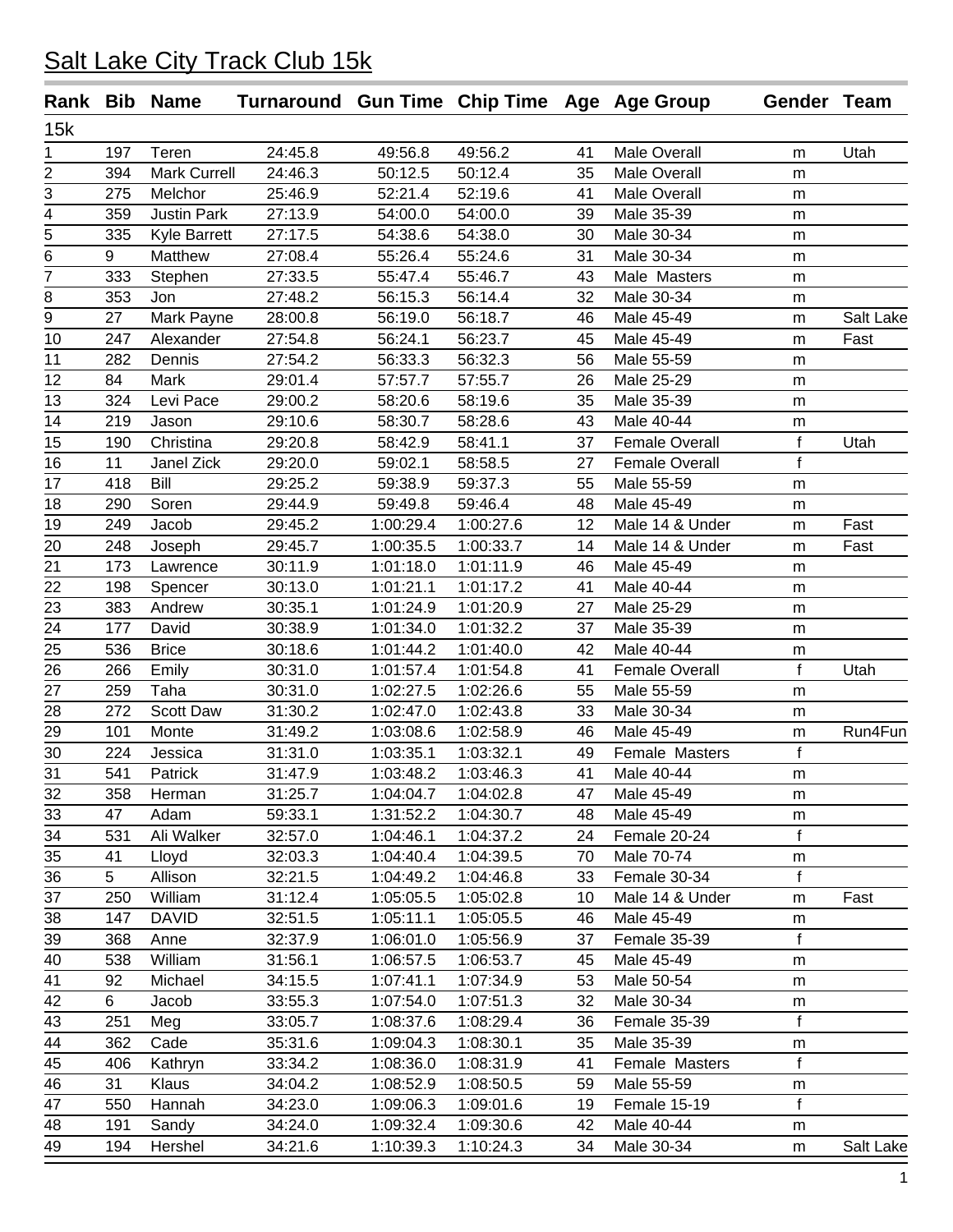| Rank | Bib            | <b>Name</b>         | Turnaround Gun Time Chip Time Age Age Group |           |           |    |                   | Gender Team  |           |
|------|----------------|---------------------|---------------------------------------------|-----------|-----------|----|-------------------|--------------|-----------|
| 50   | 49             | Mike                | 35:48.6                                     | 1:11:08.0 | 1:11:02.1 | 54 | Male 50-54        | m            | Run4Fun   |
| 51   | 292            | Kara                | 35:29.7                                     | 1:11:07.9 | 1:11:03.0 | 40 | Female 40-44      | f            | Run4Fun   |
| 52   | 387            | <b>Brian Botts</b>  | 35:52.1                                     | 1:11:33.5 | 1:11:29.4 | 35 | Male 35-39        | m            |           |
| 53   | 334            | Lindsey             | 35:11.1                                     | 1:11:33.4 | 1:11:30.7 | 29 | Female 25-29      | f            |           |
| 54   | $\overline{4}$ | Felipe              | 36:01.7                                     | 1:12:29.9 | 1:12:25.7 | 38 | Male 35-39        | m            |           |
| 55   | 421            | Zach Talley         | 37:09.9                                     | 1:12:55.7 | 1:12:34.3 | 34 | Male 30-34        | m            |           |
| 56   | 400            | Reese               | 37:09.7                                     | 1:12:55.2 | 1:12:34.6 | 14 | Wheelchair        | m            |           |
| 57   | 537            | <b>Tobias</b>       | 35:10.0                                     | 1:12:39.0 | 1:12:36.4 | 16 | Male 15-19        | m            |           |
| 58   | 237            | Michael             | 36:09.0                                     | 1:12:57.4 | 1:12:40.2 | 29 | Male 25-29        | m            |           |
| 59   | 56             | Ryan Kelly          | 37:26.1                                     | 1:13:43.9 | 1:12:47.7 | 42 | Male 40-44        | m            |           |
| 60   | 201            | <b>Chris Kleine</b> | 36:30.2                                     | 1:13:04.4 | 1:12:51.2 | 49 | Male 45-49        | m            |           |
| 61   | 378            | Ray                 | 36:29.3                                     | 1:13:03.9 | 1:12:57.8 | 68 | Male 65-69        | m            |           |
| 62   | 161            | Gemma               | 36:10.9                                     | 1:13:15.1 | 1:13:07.0 | 37 | Female 35-39      | $\mathbf f$  |           |
| 63   | 140            | Lorena              | 36:16.8                                     | 1:13:13.9 | 1:13:09.3 | 41 | Female 40-44      | f            | Run4Fun   |
| 64   | 355            | MaryLyn             | 36:25.8                                     | 1:13:20.0 | 1:13:14.4 | 51 | Female 50-54      | f            |           |
| 65   | 542            | Amy                 | 37:12.7                                     | 1:13:21.9 | 1:13:14.8 | 42 | Athena Master     | $\mathsf{f}$ |           |
| 66   | 246            | Sean Good           | 37:28.9                                     | 1:13:48.6 | 1:13:25.6 | 32 | Male 30-34        | m            |           |
| 67   | 300            | <b>Patrick Hall</b> | 37:24.9                                     | 1:14:29.9 | 1:14:09.6 | 36 | Male 35-39        | m            |           |
| 68   | 438            | Cade Grace          | 36:26.9                                     | 1:14:16.9 | 1:14:12.0 | 24 | Male 20-24        | m            |           |
| 69   | 279            | Eric Oler           | 35:43.9                                     | 1:14:22.1 | 1:14:15.3 | 40 | Male 40-44        | m            |           |
| 70   | 294            | Cameron             | 38:37.6                                     | 1:14:55.7 | 1:14:20.9 | 43 | Male 40-44        | ${\sf m}$    |           |
| 71   | 420            | Angelica            | 37:21.0                                     | 1:14:39.0 | 1:14:26.4 | 34 | Female 30-34      | $\mathsf f$  |           |
| 72   | 276            | Kristyn             | 37:24.0                                     | 1:14:31.9 | 1:14:28.3 | 40 | Female 40-44      | $\mathbf f$  |           |
| 73   | 381            | Norlando            | 38:11.4                                     | 1:14:58.3 | 1:14:36.0 | 57 | Male 55-59        | m            |           |
| 74   | 382            | Mel Lemon           | 37:31.2                                     | 1:14:47.2 | 1:14:41.3 | 59 | Male 55-59        | m            |           |
| 75   | 322            | Aaron               | 37:50.4                                     | 1:14:52.2 | 1:14:49.3 | 55 | Male 55-59        | m            |           |
| 76   | 115            | Anita Stika         | 36:51.0                                     | 1:15:32.5 | 1:15:30.4 | 56 | Female 55-59      | f            | Run4Fun   |
| 77   | 257            | Todd                | 38:34.9                                     | 1:16:05.8 | 1:15:50.1 | 49 | Male 45-49        | m            |           |
| 78   | 460            | Michelle            | 38:49.6                                     | 1:16:17.6 | 1:16:08.3 | 25 | Female 25-29      | f            |           |
| 79   | 385            | Charlie             | 38:30.6                                     | 1:17:04.0 | 1:16:33.7 | 45 | Male 45-49        | m            | Run4Fun   |
| 80   | 73             | <b>Bruce</b>        | 42:29.6                                     | 1:20:07.1 | 1:16:36.1 | 45 | Clydesdale Master | m            |           |
| 81   | 211            | Kyle                | 37:33.1                                     | 1:17:14.1 | 1:16:51.0 | 44 | Male 40-44        | m            |           |
| 82   | 48             | Kerry Jones         | 39:12.7                                     | 1:17:11.1 | 1:17:03.3 | 40 | Female 40-44      | f            |           |
| 83   | 349            | Aaron Filby         | 38:07.0                                     | 1:17:44.7 | 1:17:32.3 | 27 | Male 25-29        | m            |           |
| 84   | 145            | Dale Cable          | 36:49.6                                     | 1:17:50.0 | 1:17:47.5 | 57 | Male 55-59        | m            |           |
| 85   | 269            | <b>ALFREDO</b>      | 40:19.1                                     | 1:18:26.0 | 1:18:10.0 | 58 | Male 55-59        | m            |           |
| 86   | 312            | Demetrio            | 39:05.3                                     | 1:18:37.9 | 1:18:25.9 | 64 | Male 60-64        | m            |           |
| 87   | 295            | Justin              | 39:00.8                                     | 1:18:44.7 | 1:18:38.1 | 40 | Male 40-44        | m            | Trails &  |
| 88   | 34             | Alan                | 38:23.0                                     | 1:19:14.6 | 1:18:49.9 | 32 | Male 30-34        | m            | Salt Lake |
| 89   | 70             | Reed                | 40:13.1                                     | 1:19:08.5 | 1:18:52.2 | 28 | Male 25-29        | m            |           |
| 90   | 38             | Amy Hoyt            | 39:11.7                                     | 1:19:05.0 | 1:18:57.1 | 47 | Female 45-49      | $\mathsf f$  |           |
| 91   | 545            | Antonia             | 37:47.3                                     | 1:19:16.5 | 1:19:00.0 | 38 | Female 35-39      | $\mathbf f$  |           |
| 92   | 1              | Duane               | 40:42.0                                     | 1:19:28.8 | 1:19:02.5 | 38 | Male 35-39        | m            |           |
| 93   | 265            | Kyle Jenks          | 39:02.7                                     | 1:19:14.4 | 1:19:04.9 | 29 | Male 25-29        | m            |           |
| 94   | 402            | Bronwyn             | 39:33.1                                     | 1:19:22.1 | 1:19:11.1 | 46 | Female 45-49      | f            |           |
| 95   | 262            | Heidi               | 40:40.9                                     | 1:20:07.2 | 1:19:35.2 | 31 | Female 30-34      | f            |           |
| 96   | 283            | Karen               | 39:58.8                                     | 1:19:48.9 | 1:19:36.0 | 36 | Female 35-39      | f            | Run4Fun   |
| 97   | 263            | Scott               | 40:40.7                                     | 1:20:10.4 | 1:19:36.9 | 36 | Male 35-39        | m            |           |
| 98   | 243            | <b>Brent King</b>   | 40:10.8                                     | 1:20:04.7 | 1:19:56.6 | 47 | Clydesdale Master | m            | Run4Fun   |
| 99   | 109            | Shena               | 39:28.8                                     | 1:20:21.3 | 1:20:06.9 | 36 | Female 35-39      | f            |           |
|      |                |                     |                                             |           |           |    |                   |              |           |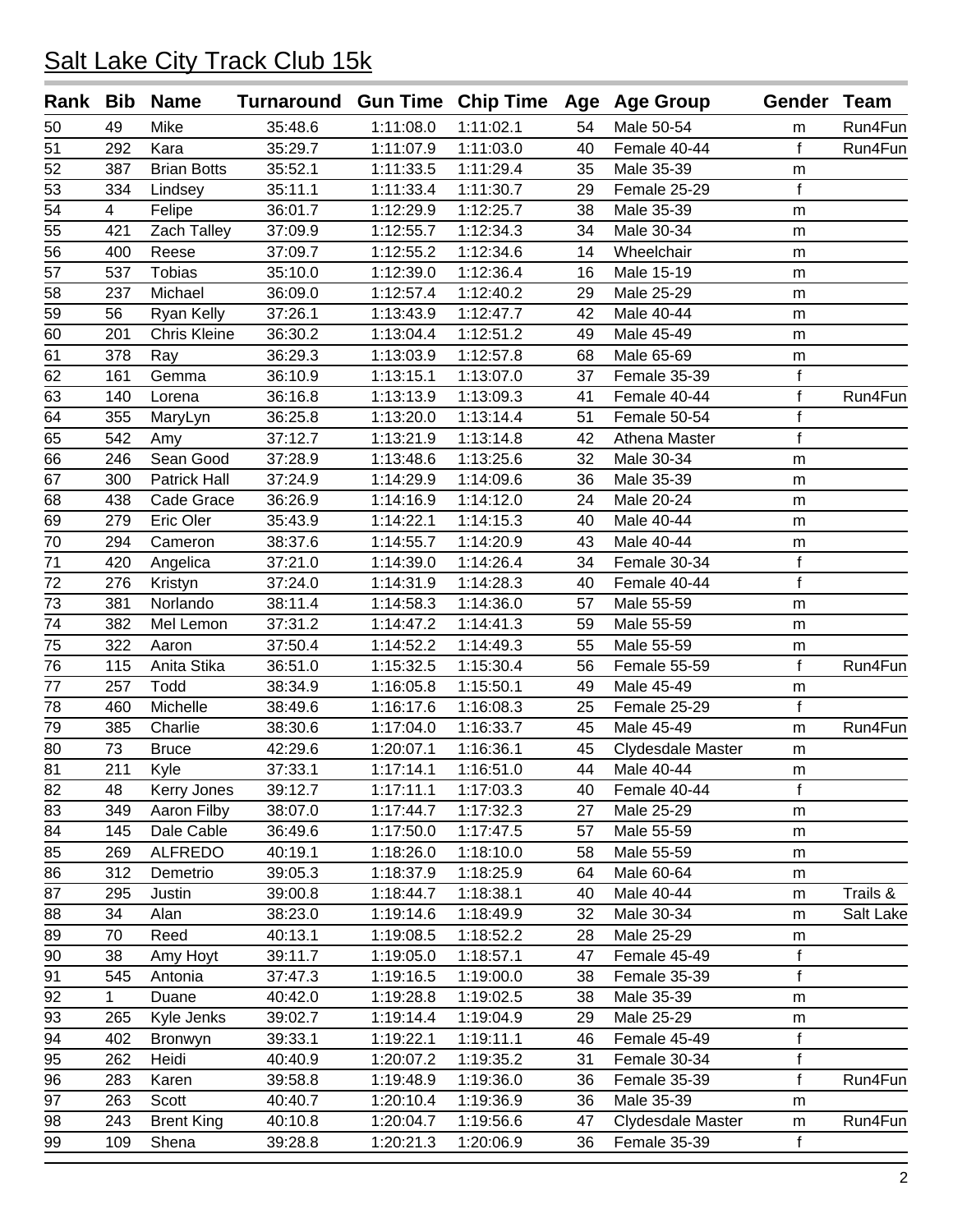|     |     | Rank Bib Name       | Turnaround Gun Time Chip Time Age Age Group |           |           |    |                   | Gender Team  |            |
|-----|-----|---------------------|---------------------------------------------|-----------|-----------|----|-------------------|--------------|------------|
| 100 | 372 | <b>JONI</b>         | 40:41.2                                     | 1:20:39.0 | 1:20:06.9 | 45 | Female 45-49      | f            |            |
| 101 | 111 | David               | 40:13.4                                     | 1:20:33.6 | 1:20:14.3 | 43 | Clydesdale Master | m            | <b>TRC</b> |
| 102 | 440 | Jacob               | 36:27.3                                     | 1:20:21.9 | 1:20:17.5 | 24 | Male 20-24        | m            |            |
| 103 | 540 | <b>Mattias</b>      | 39:26.8                                     | 1:20:27.4 | 1:20:24.0 | 47 | Male 45-49        | m            |            |
| 104 | 165 | Sunshine            |                                             | 1:21:28.3 | 1:20:24.1 | 42 | Female 40-44      | f            | Team       |
| 105 | 131 | Edyta               | 40:07.5                                     | 1:21:18.6 | 1:21:09.9 | 41 | Female 40-44      | f            | Run4Fun    |
| 106 | 50  | Liza                | 41:53.4                                     | 1:21:33.5 | 1:21:21.5 | 23 | Female 20-24      | f            |            |
| 107 | 74  | Jill Wilson         | 40:14.4                                     | 1:21:29.8 | 1:21:23.4 | 55 | Female 55-59      | $\mathbf f$  |            |
| 108 | 171 | <b>JR</b>           | 39:41.0                                     | 1:21:59.6 | 1:21:41.0 | 56 | Male 55-59        | m            |            |
| 109 | 80  | Meryl Call          | 41:52.2                                     | 1:22:21.2 | 1:21:51.5 | 31 | Female 30-34      | f            | Salt Lake  |
| 110 | 144 | Chris               | 41:49.3                                     | 1:22:28.7 | 1:22:18.1 | 58 | Male 55-59        | m            |            |
| 111 | 67  | Chris               | 42:17.8                                     | 1:22:34.2 | 1:22:20.0 | 41 | Male 40-44        | m            |            |
| 112 | 380 | Erin Allen          | 40:15.4                                     | 1:22:47.3 | 1:22:36.5 | 14 | Female 14 & Under | f            |            |
| 113 | 227 | <b>Katie Potter</b> | 41:19.3                                     | 1:23:16.3 | 1:23:11.1 | 36 | Female 35-39      | f            | <b>TRC</b> |
| 114 | 345 | Chad                | 42:55.2                                     | 1:23:45.7 | 1:23:18.2 | 32 | Male 30-34        | m            |            |
| 115 | 40  | Cathie              | 41:55.9                                     | 1:23:33.5 | 1:23:21.6 | 62 | Female 60-64      | f            |            |
| 116 | 95  | Anna                | 41:25.6                                     | 1:23:41.1 | 1:23:26.3 | 44 | Female 40-44      | f            | Team       |
| 117 | 357 | <b>Beth</b>         | 42:59.7                                     | 1:24:27.8 | 1:24:04.4 | 47 | Female 45-49      | f            |            |
| 118 | 321 | <b>Ferrin Nash</b>  | 41:20.0                                     | 1:24:16.8 | 1:24:09.1 | 34 | Female 30-34      | f            |            |
| 119 | 342 | Alexandra           | 41:21.3                                     | 1:24:32.5 | 1:24:25.0 | 33 | Female 30-34      | f            |            |
| 120 | 277 | Lauren              | 41:04.8                                     | 1:24:38.0 | 1:24:28.5 | 28 | Female 25-29      | f            | Salt Lake  |
| 121 | 12  | Lisa                | 42:57.4                                     | 1:25:10.4 | 1:24:30.1 | 39 | Athena            | $\mathsf{f}$ |            |
| 122 | 417 | <b>Breanna</b>      | 43:30.1                                     | 1:24:55.2 | 1:24:35.1 | 27 | Female 25-29      | f            |            |
| 123 | 36  | Edward              | 43:50.0                                     | 1:25:21.5 | 1:24:39.6 | 48 | Male 45-49        | m            |            |
| 124 | 223 | <b>Bram</b>         | 41:29.1                                     | 1:25:02.9 | 1:24:54.2 | 13 | Male 14 & Under   | m            | <b>TRC</b> |
| 125 | 303 | <b>Rufus Cox</b>    | 43:12.0                                     | 1:25:25.6 | 1:24:57.0 | 11 | Male 14 & Under   | m            |            |
| 126 | 302 | Graeme              | 43:12.2                                     | 1:25:25.9 | 1:24:57.4 | 46 | Male 45-49        | m            |            |
| 127 | 213 | Roger               | 42:03.4                                     | 1:26:37.9 | 1:25:58.3 | 56 | Male 55-59        | m            |            |
| 128 | 352 | Gary                | 43:52.9                                     | 1:27:01.0 | 1:26:11.9 | 59 | Clydesdale Master | m            |            |
| 129 | 86  | <b>Tracy</b>        | 43:55.4                                     | 1:26:42.1 | 1:26:16.3 | 54 | Female 50-54      | f            | Runagad    |
| 130 | 347 | Johnny Le           | 44:05.4                                     | 1:26:33.6 | 1:26:22.7 | 25 | Male 25-29        | m            |            |
| 131 | 373 | Corinne             | 42:19.5                                     | 1:26:28.8 | 1:26:23.1 | 60 | Female 60-64      | f            |            |
| 132 | 185 | Michael             | 43:52.5                                     | 1:27:21.6 | 1:26:30.3 | 45 | Male 45-49        | m            |            |
| 133 | 343 | Kari Murray         | 43:13.8                                     | 1:26:56.6 | 1:26:33.2 | 47 | Female 45-49      | f            |            |
| 134 | 82  | Gary Ladle          | 43:14.4                                     | 1:27:20.9 | 1:27:18.4 | 72 | Male 70-74        | m            |            |
| 135 | 371 | Carlos              | 42:20.8                                     | 1:27:21.7 | 1:27:18.8 | 31 | Male 30-34        | m            | Team       |
| 136 | 291 | Van Reese           | 44:25.6                                     | 1:27:48.7 | 1:27:21.1 | 57 | Male 55-59        | m            |            |
| 137 | 267 | Polly Harris        | 42:36.9                                     | 1:27:41.8 | 1:27:35.0 | 52 | Female 50-54      | f            |            |
| 138 | 329 | David Holt          | 43:24.8                                     | 1:28:16.7 | 1:27:49.7 | 60 | Male 60-64        | m            |            |
| 139 | 229 | Hilari Jones        | 43:15.7                                     | 1:28:10.4 | 1:27:57.8 | 47 | Female 45-49      | f            |            |
| 140 | 83  | <b>Brad Squire</b>  | 43:24.9                                     | 1:28:06.1 | 1:27:58.1 | 63 | Male 60-64        | m            | Run4Fun    |
| 141 | 77  | Jeremy              | 42:01.8                                     | 1:28:58.4 | 1:28:34.7 | 42 | Male 40-44        | m            | Run4Fun    |
| 142 | 376 | Missy Bird          | 44:16.9                                     | 1:28:58.4 | 1:28:38.6 | 32 | Female 30-34      | f            |            |
| 143 | 327 | James               | 43:42.7                                     | 1:29:06.6 | 1:28:58.9 | 36 | Male 35-39        | m            |            |
| 144 | 234 | Nathan              | 44:29.7                                     | 1:29:38.2 | 1:29:09.1 | 43 | Male 40-44        | m            |            |
| 145 | 332 | Tina Willson        | 44:11.6                                     | 1:29:22.9 | 1:29:11.4 | 39 | Female 35-39      | f            |            |
| 146 | 75  | Kristy              | 43:03.4                                     | 1:29:42.1 | 1:29:23.0 | 41 | Female 40-44      | f            |            |
| 147 | 379 | Kelly Allen         | 43:05.1                                     | 1:29:58.0 | 1:29:44.0 | 43 | Female 40-44      | f            |            |
| 148 | 117 | Heather             | 44:42.3                                     | 1:30:26.7 | 1:30:12.2 | 43 | Female 40-44      | f            |            |
| 149 | 214 | Jed Patton          | 45:47.0                                     | 1:31:09.1 | 1:30:44.7 | 39 | Male 35-39        | m            |            |
|     |     |                     |                                             |           |           |    |                   |              |            |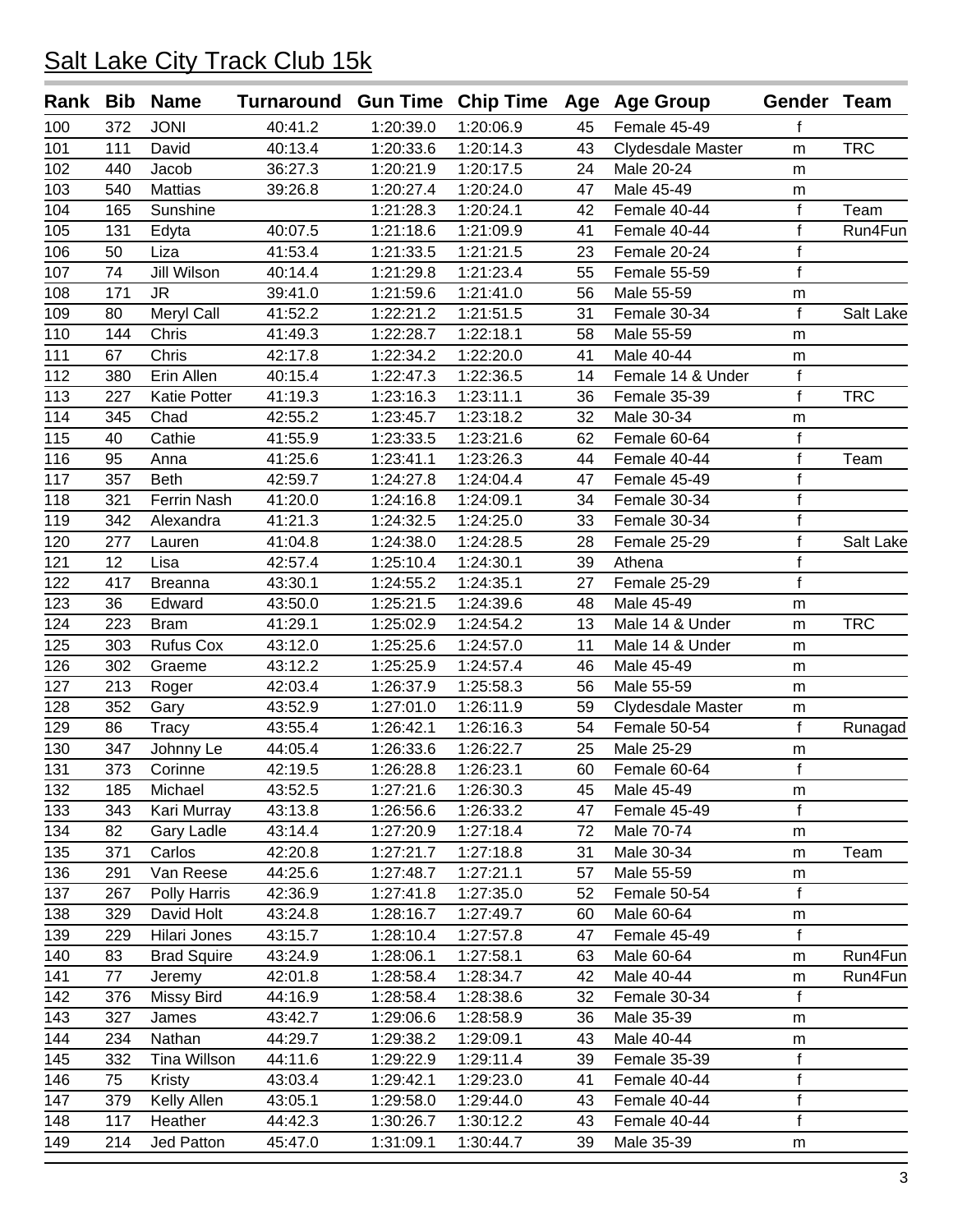| Rank Bib |                | <b>Name</b>         | Turnaround Gun Time Chip Time Age Age Group |           |           |    |                   | Gender Team  |            |
|----------|----------------|---------------------|---------------------------------------------|-----------|-----------|----|-------------------|--------------|------------|
| 150      | 255            | Crystal             | 46:06.7                                     | 1:31:11.3 | 1:30:55.3 | 39 | Female 35-39      | f            |            |
| 151      | 122            | Frances             | 44:18.4                                     | 1:31:14.9 | 1:30:56.9 | 57 | Female 55-59      | f            | <b>TRC</b> |
| 152      | 112            | Phil                | 44:18.1                                     | 1:31:20.7 | 1:31:02.5 | 55 | Male 55-59        | m            | <b>TRC</b> |
| 153      | 98             | Robert              | 45:51.6                                     | 1:32:40.7 | 1:32:03.2 | 22 | Male 20-24        | m            |            |
| 154      | $\overline{7}$ | Eric Goeller        | 43:42.0                                     | 1:32:17.2 | 1:32:05.4 | 46 | Male 45-49        | m            |            |
| 155      | 16             | Liz Jensen          | 47:04.1                                     | 1:32:31.6 | 1:32:09.1 | 55 | Female 55-59      | f            |            |
| 156      | 409            | Dale                | 45:02.9                                     | 1:32:25.8 | 1:32:14.9 | 60 | Male 60-64        | m            |            |
| 157      | 89             | Justin              | 45:53.2                                     | 1:33:12.0 | 1:32:23.2 | 38 | Male 35-39        | ${\sf m}$    |            |
| 158      | 388            | Mark                | 45:18.0                                     | 1:33:12.6 | 1:32:24.7 | 58 | Male 55-59        | m            |            |
| 159      | 64             | Paula               | 46:03.3                                     | 1:34:16.7 | 1:33:59.8 | 68 | Female 65-69      | f            |            |
| 160      | 268            | <b>Brandon</b>      | 43:16.6                                     | 1:34:18.3 | 1:34:04.9 | 46 | Clydesdale Master | m            |            |
| 161      | 21             | Marlin              | 46:18.3                                     | 1:34:28.6 | 1:34:11.9 | 70 | Male 70-74        | m            |            |
| 162      | 96             | Elizabeth           | 47:25.7                                     | 1:37:22.2 | 1:34:22.4 | 38 | Female 35-39      | f            | Team       |
| 163      | 405            | Rochelle            | 45:06.3                                     | 1:34:48.3 | 1:34:40.4 | 43 | Female 40-44      | f            |            |
| 164      | 390            | Frances             | 44:23.5                                     | 1:34:54.0 | 1:34:48.9 | 37 | Female 35-39      | $\mathsf{f}$ |            |
| 165      | 132            | Sara                | 46:09.2                                     | 1:35:02.8 | 1:34:53.6 | 39 | Female 35-39      | f            |            |
| 166      | 93             | Michael             | 45:20.3                                     | 1:35:10.8 | 1:34:54.4 | 52 | Male 50-54        | m            | <b>TRC</b> |
| 167      | 369            | Patrick             | 44:04.6                                     | 1:35:47.2 | 1:35:22.5 | 35 | Male 35-39        | m            |            |
| 168      | 313            | Jennifer            | 46:16.1                                     | 1:36:11.4 | 1:35:39.7 | 50 | Female 50-54      | f            |            |
| 169      | 415            | Danny               | 47:15.8                                     | 1:35:55.6 | 1:35:44.2 | 54 | Male 50-54        | m            | Paloma's   |
| 170      | 14             | Earl Dyer           | 46:38.0                                     | 1:36:26.9 | 1:36:11.6 | 38 | Clydesdale        | m            |            |
| 171      | 108            | Adam                | 49:00.0                                     | 1:36:47.7 | 1:36:11.7 | 38 | Male 35-39        | m            |            |
| 172      | 226            | Phaedra             | 49:08.2                                     | 1:36:42.6 | 1:36:15.4 | 49 | Female 45-49      | f            | Runagad    |
| 173      | 206            | Jerry               | 46:32.0                                     | 1:36:42.3 | 1:36:23.8 | 50 | Male 50-54        | ${\sf m}$    |            |
| 174      | 42             | Chrysa              | 49:02.6                                     | 1:37:08.5 | 1:36:33.2 | 38 | Female 35-39      | f            |            |
| 175      | 315            | Josh Moffitt        | 44:24.9                                     | 1:36:57.9 | 1:36:35.9 | 34 | Male 30-34        | m            | Run4Fun    |
| 176      | 107            | Jennifer            | 48:59.4                                     | 1:37:19.3 | 1:36:43.1 | 39 | Female 35-39      | $\mathsf f$  |            |
| 177      | 296            | Constance           | 47:46.1                                     | 1:37:44.7 | 1:37:09.9 | 59 | Female 55-59      | $\mathsf{f}$ | Run4Fun    |
| 178      | 137            | Elijah Wood         | 45:54.3                                     | 1:37:50.3 | 1:37:10.4 | 41 | Clydesdale Master | m            | Run4Fun    |
| 179      | 151            | Georgiana           | 49:09.1                                     | 1:37:37.1 | 1:37:21.5 | 60 | Female 60-64      | f            | Salt Lake  |
| 180      | 391            | Julie               | 47:18.1                                     | 1:37:56.9 | 1:37:46.3 | 58 | Female 55-59      | $\mathsf{f}$ |            |
| 181      | 392            | Jean                | 47:17.7                                     | 1:37:57.1 | 1:37:46.3 | 57 | Female 55-59      | $\mathsf{f}$ |            |
| 182      | 129            | <b>Chat Ficklin</b> | 50:39.6                                     | 1:38:52.5 | 1:38:09.8 | 55 | Female 55-59      | f            | Run4Fun    |
| 183      | 286            | Jose                | 46:36.1                                     | 1:39:08.8 | 1:38:22.5 | 50 | Male 45-49        | m            |            |
| 184      | 287            | Leslie              | 46:37.1                                     | 1:39:08.4 | 1:38:22.8 | 40 | Female 40-44      | $\mathsf{f}$ |            |
| 185      | 207            | <b>DENISE</b>       | 48:38.6                                     | 1:38:42.9 | 1:38:25.3 | 47 | Female 45-49      | f            |            |
| 186      | 215            | scott wilson        | 46:50.0                                     | 1:38:42.4 | 1:38:25.5 | 49 | Clydesdale Master | m            |            |
| 187      | 203            | Eric Moon           | 50:33.5                                     | 1:39:14.5 | 1:38:35.9 | 39 | Male 35-39        | m            | Run4Fun    |
| 188      | 28             | Karon               | 48:23.9                                     | 1:38:53.2 | 1:38:41.0 | 35 | Female 35-39      | f            |            |
| 189      | 58             | Adam                | 48:00.8                                     | 1:39:05.5 | 1:38:48.1 | 52 | Male 50-54        | m            |            |
| 190      | 172            | Ken                 | 47:59.7                                     | 1:39:11.8 | 1:38:50.4 | 55 | Male 55-59        | m            |            |
| 191      | 186            | <b>Lily Stanley</b> | 49:10.2                                     | 1:38:56.9 | 1:38:51.6 | 15 | Female 15-19      | f            |            |
| 192      | 78             | Amy                 | 51:39.5                                     | 1:39:23.9 | 1:39:01.3 | 27 | Athena            | f            | Run4Fun    |
| 193      | 22             | Richard             | 50:03.8                                     | 1:40:35.2 | 1:39:12.9 | 52 | Male 50-54        | m            |            |
| 194      | 336            | JoEllen             | 50:06.4                                     | 1:39:51.2 | 1:39:15.1 | 52 | Athena Master     | $\mathsf f$  |            |
| 195      | 103            | Amber               | 49:06.4                                     | 1:39:38.1 | 1:39:16.2 | 34 | Female 30-34      | f            |            |
| 196      | 328            | Mike                | 48:49.4                                     | 1:39:29.8 | 1:39:17.1 | 41 | Male 40-44        |              |            |
| 197      | 29             | George              | 49:01.5                                     | 1:40:06.9 | 1:39:21.5 | 50 | Male 50-54        | m            |            |
|          | 174            | Micaela             |                                             |           | 1:39:43.6 |    | Female 40-44      | m<br>f       |            |
| 198      | 71             |                     | 49:28.1                                     | 1:40:33.3 |           | 44 | Female 30-34      | $\mathsf f$  |            |
| 199      |                | Kimberly            | 49:27.3                                     | 1:40:33.2 | 1:39:58.0 | 34 |                   |              |            |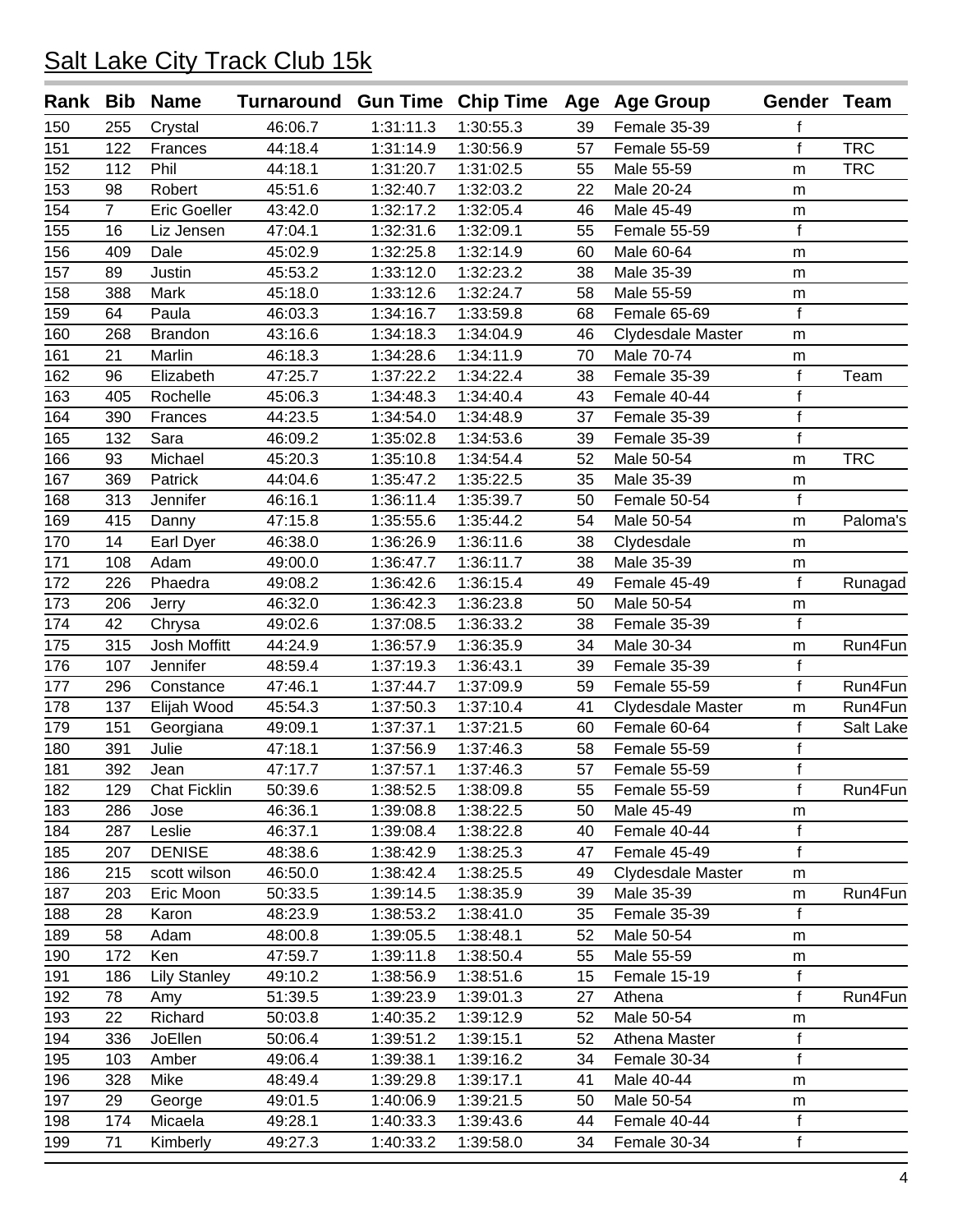| Rank | Bib | <b>Name</b>        | Turnaround Gun Time Chip Time Age Age Group |           |                        |    |                   | Gender Team  |            |
|------|-----|--------------------|---------------------------------------------|-----------|------------------------|----|-------------------|--------------|------------|
| 200  | 533 | Nicole             | 50:46.8                                     | 1:40:34.5 | 1:40:03.8              | 28 | Female 25-29      | f            |            |
| 201  | 220 | Shannon            | 51:28.1                                     | 1:41:19.9 | 1:40:22.7              | 40 | Female 35-39      | $\mathsf{f}$ |            |
| 202  | 154 | Michael            | 47:44.2                                     | 1:40:56.2 | 1:40:30.4              | 41 | Clydesdale Master | m            |            |
| 203  | 116 | Shonda             | 48:05.0                                     | 1:40:41.1 | 1:40:38.8              | 49 | Female 45-49      | f            | Run4Fun    |
| 204  | 239 | Karla              | 49:04.6                                     | 1:41:26.0 | 1:40:47.9              | 50 | Female 50-54      | f            |            |
| 205  | 240 | Macie              | 48:08.8                                     | 1:41:02.1 | 1:40:54.2              | 10 | Female 14 & Under | f            | <b>TRC</b> |
| 206  | 17  | Elizabeth          | 44:23.9                                     | 1:40:59.9 | 1:40:54.7              | 34 | Female 30-34      | f            |            |
| 207  | 222 | Rachel             | 48:09.2                                     | 1:41:19.7 | 1:41:11.3              | 40 | Female 40-44      | $\mathsf{f}$ | <b>TRC</b> |
| 208  | 200 | Hollie             | 48:07.8                                     | 1:41:31.3 | 1:41:17.8              | 46 | Female 45-49      | $\mathsf f$  |            |
| 209  | 416 | Caroline           | 51:05.5                                     | 1:42:07.8 | 1:41:41.5              | 20 | Female 20-24      | $\mathsf{f}$ | Paloma's   |
| 210  | 284 | Michael            | 48:40.2                                     | 1:41:55.3 | 1:41:44.4              | 46 | Male 45-49        | m            |            |
| 211  | 377 | <b>Brenda</b>      | 49:40.1                                     | 1:42:27.0 | 1:41:48.4              | 35 | Female 35-39      | $\mathsf f$  |            |
| 212  | 81  | <b>Wade Miller</b> | 48:48.6                                     | 1:42:30.9 | 1:41:58.3              | 53 | Male 50-54        | m            |            |
| 213  | 76  | Kathryn            |                                             | 1:42:50.6 | 1:42:26.2              | 68 | Female 65-69      | f            |            |
| 214  | 24  | Theo Evans         | 47:41.3                                     | 1:43:05.2 | 1:42:53.4              | 13 | Male 14 & Under   | m            |            |
| 215  | 90  | Wayne              | 52:28.4                                     | 1:43:53.4 | 1:43:09.6              | 63 | Male 60-64        | m            |            |
| 216  | 525 | John Jones         | 49:21.9                                     | 1:43:45.9 | 1:43:26.5              | 50 | Male 50-54        | m            |            |
| 217  | 181 | Dean               | 50:08.0                                     | 1:44:24.6 | 1:43:56.6              | 69 | Male 65-69        | m            |            |
| 218  | 46  | Janet              | 50:54.1                                     | 1:44:30.5 | 1:44:20.0              | 59 | Female 55-59      | f            | Trails &   |
| 219  | 63  | Mercedes           | 50:54.1                                     | 1:44:30.3 | 1:44:21.0              | 48 | Female 45-49      | f            | Run4Fun    |
| 220  | 136 | Susan              | 51:55.3                                     | 1:46:32.3 | 1:45:53.9              | 43 | Female 40-44      | f            | Run4Fun    |
| 221  | 139 | Stella Blight      | 53:38.9                                     | 1:46:34.2 | 1:46:04.0              | 61 | Female 60-64      | f            |            |
| 222  | 356 | Raquel             | 53:39.9                                     | 1:46:34.5 | 1:46:04.2              | 50 | Female 50-54      | f            |            |
| 223  | 320 | Laury              | 54:00.5                                     | 1:46:25.1 | 1:46:10.6              | 73 | Female 70-74      | f            |            |
| 224  | 20  | Veronica           | 51:55.5                                     | 1:46:47.5 | 1:46:21.5              | 46 | Athena Master     | $\mathsf f$  |            |
| 225  | 490 | Heather            | 52:27.4                                     | 1:47:01.8 | 1:46:28.7              | 37 | Female 35-39      | $\mathsf{f}$ | <b>TRC</b> |
| 226  | 54  | Sabra              | 52:27.2                                     | 1:47:01.9 | 1:46:28.7              | 40 | Female 40-44      | $\mathsf{f}$ | <b>TRC</b> |
| 227  | 143 | Audrey             | 52:05.2                                     | 1:47:00.5 | 1:46:29.1              | 43 | Athena Master     | f            |            |
| 228  | 348 | Jennifer           | 51:16.1                                     | 1:47:01.2 | 1:46:46.2              | 60 | Female 60-64      | $\mathsf{f}$ |            |
| 229  | 10  | Michael            | 56:12.2                                     | 1:47:54.2 | 1:47:19.7              | 59 | Male 55-59        | m            |            |
| 230  | 88  | Andrew             | 48:41.5                                     | 1:48:08.3 | 1:47:25.9              | 57 | Clydesdale Master | m            | Team       |
| 231  | 346 | Xavier             | 52:24.7                                     | 1:48:10.4 | 1:47:44.4              | 20 | Male 20-24        | m            |            |
| 232  | 344 | Dana Tran          | 52:26.2                                     | 1:48:25.9 | 1:47:59.1              | 21 | Female 20-24      | f            |            |
| 233  | 102 | Phil Foard         | 52:11.6                                     | 1:48:57.7 | 1:48:26.2              | 68 | Male 65-69        | m            |            |
| 234  | 118 | Victor             | 52:15.3                                     | 1:48:48.6 | 1:48:37.2              | 43 | Male 40-44        |              |            |
| 235  | 337 | Clint              | 51:01.0                                     | 1:48:48.7 | 1:48:41.1              | 42 | Male 40-44        | m<br>m       |            |
| 236  | 104 | Madeline           | 52:47.3                                     | 1:49:49.7 | 1:49:08.5              | 41 | Female 40-44      | f            |            |
| 237  | 350 | Dayna              | 49:25.3                                     | 1:51:09.2 | 1:50:55.2              | 49 | Female 45-49      | f            |            |
|      | 351 | Wade Meier         |                                             | 1:51:09.6 | 1:50:55.5              | 51 | Male 50-54        |              |            |
| 238  | 289 |                    | 49:25.3                                     |           |                        |    | Female 35-39      | m<br>f       |            |
| 239  | 43  | Kelly              | 54:09.3<br>55:34.7                          | 1:51:59.3 | 1:51:29.8<br>1:52:05.9 | 39 |                   | f            | Salt Lake  |
| 240  |     | Penny              |                                             | 1:52:31.4 |                        | 52 | Female 50-54      |              |            |
| 241  | 456 | Micalynn           | 53:55.5                                     | 1:52:46.2 | 1:52:15.9              | 40 | Athena Master     | f            |            |
| 242  | 159 | Ann                | 55:36.0                                     | 1:52:33.2 | 1:52:27.3              | 49 | Female 45-49      | f<br>f       |            |
| 243  | 23  | Anne Evans         | 52:35.5                                     | 1:52:49.2 | 1:52:36.8              | 45 | Female 45-49      |              |            |
| 244  | 230 | Taryn              | 55:38.3                                     | 1:53:04.6 | 1:52:39.5              | 43 | Athena Master     | $\mathsf f$  | Salt Lake  |
| 245  | 39  | Carmen             | 55:46.6                                     | 1:53:05.0 | 1:52:40.5              | 48 | Female 45-49      | f            | Salt Lake  |
| 246  | 142 | Laura Bush         | 52:19.2                                     | 1:52:55.3 | 1:52:44.2              | 15 | Female 15-19      | f            | Run4Fun    |
| 247  | 241 | Glen Koga          | 59:50.7                                     | 1:58:44.1 | 1:53:04.6              | 71 | Male 70-74        | m            |            |
| 248  | 196 | Kathleen           | 52:27.0                                     | 1:53:40.0 | 1:53:22.8              | 44 | Athena Master     | $\mathsf f$  | <b>TRC</b> |
| 249  | 384 | Jeni               | 56:55.2                                     | 1:54:09.5 | 1:53:39.2              | 38 | Female 35-39      | f            | Run4Fun    |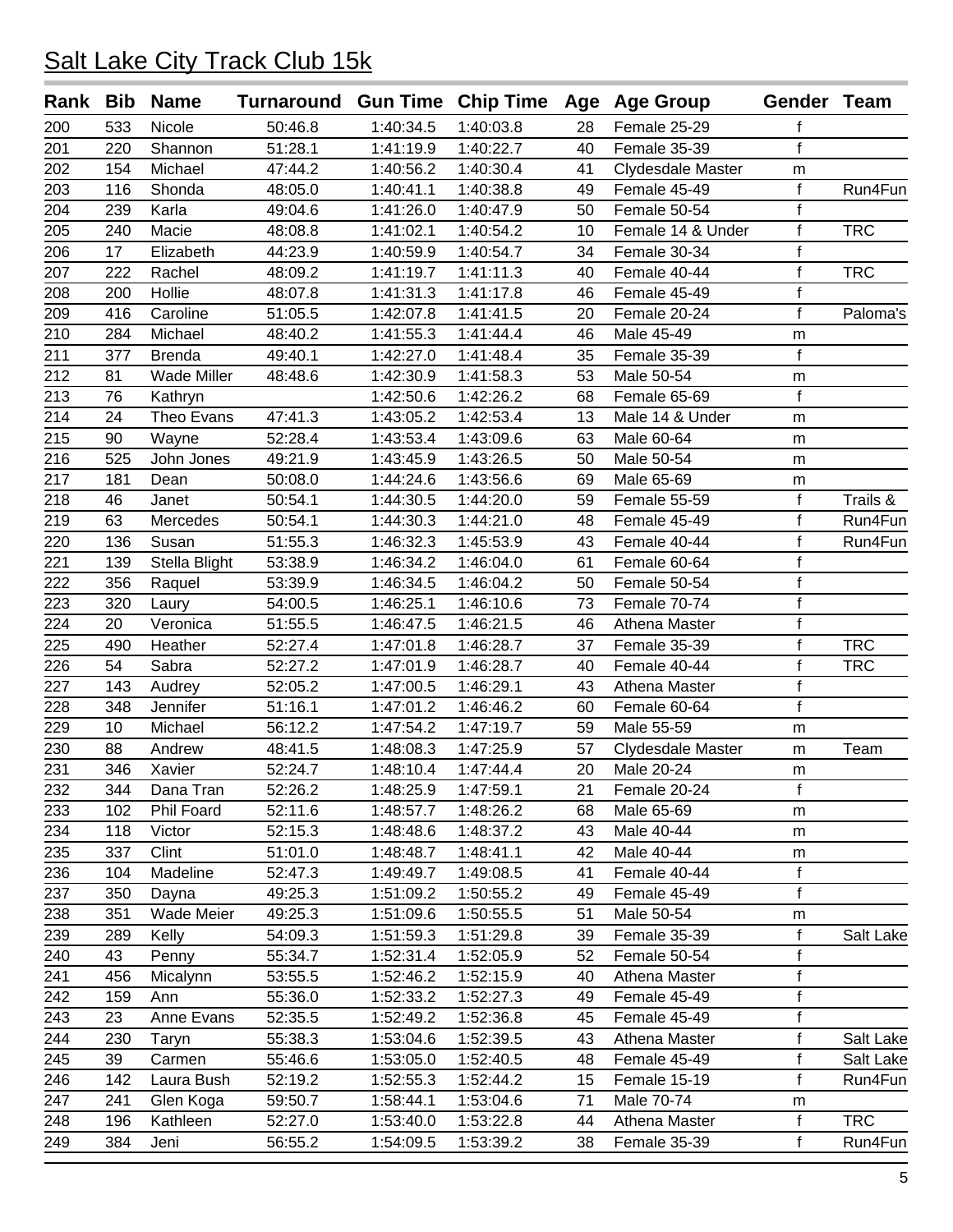| <b>TRC</b><br>250<br>57:57.5<br>1:53:42.6<br>Athena Master<br>167<br>Kaye Beeny<br>1:54:30.5<br>48<br>f<br>$\mathsf{f}$<br>251<br>52:25.9<br>51<br><b>TRC</b><br>94<br>1:54:01.9<br>1:53:43.9<br>Female 50-54<br>Lisa<br>$\mathsf{f}$<br>252<br>403<br>Pamela<br>55:23.1<br>1:54:26.8<br>1:53:59.0<br>58<br>Female 55-59<br>253<br>280<br>Rocky<br>50:18.4<br>1:54:51.2<br>1:54:29.2<br>58<br>Male 55-59<br>m<br>f<br><b>TRC</b><br>254<br>138<br>Angela<br>Female 40-44<br>54:24.1<br>1:54:57.9<br>1:54:39.2<br>40<br>f<br>255<br>18<br>55:38.9<br>1:55:46.9<br>1:55:14.1<br>Teresa<br>56<br>Female 55-59<br>f<br>256<br>Sarah<br>419<br>57:37.2<br>1:57:06.3<br>1:56:18.6<br>32<br>Female 30-34<br>257<br>314<br>56:58.9<br>10<br>Kayden<br>1:57:21.6<br>1:56:59.9<br>Male 14 & Under<br>m<br>258<br>100<br><b>Clay Carter</b><br>55:05.0<br>Male 75+<br>1:57:40.1<br>1:57:00.6<br>76<br>m<br>f<br><b>TRC</b><br>259<br>119<br><b>Tiane Allred</b><br>54:23.9<br>1:57:21.5<br>1:57:02.6<br>Female 30-34<br>30<br>260<br>124<br>Kenny<br>1:00:13.1<br>1:57:49.6<br>1:57:09.4<br>45<br>Clydesdale Master<br>Team<br>m<br>$\mathsf{f}$<br>261<br>258<br>57:14.9<br>1:57:57.2<br>36<br>Female 35-39<br>Franny<br>1:57:39.3<br>f<br>262<br>57:12.2<br>157<br>Katie Faini<br>1:58:30.7<br>1:57:39.8<br>30<br>Female 30-34<br>$\mathsf{f}$<br>263<br>232<br>56:58.4<br>Run4Fun<br>Kayla<br>1:58:26.0<br>1:58:04.9<br>31<br>Athena<br>Female 65-69<br>264<br>311<br>55:44.9<br>1:59:24.3<br>1:58:48.9<br>67<br>$\mathsf{f}$<br>Judy<br>$\mathsf{f}$<br>265<br>182<br>Kristin<br>59:35.1<br>1:59:27.4<br>1:58:59.6<br>Female 65-69<br>68<br>266<br>457<br>57:08.2<br>2:02:10.9<br>Daniel<br>2:01:37.2<br>55<br>Male 50-54<br>m<br>$\mathsf f$<br>267<br>252<br>Casi<br>56:50.2<br>2:01:48.0<br>2:01:38.3<br>Female 40-44<br>43<br>$\mathsf{f}$<br>Susan Hall<br>268<br>299<br>1:00:12.9<br>2:02:27.8<br>2:01:49.9<br>54<br>Athena Master<br>f<br>269<br>278<br>56:32.5<br>2:01:58.4<br>2:01:51.1<br>40<br>Female 40-44<br>Annette<br>270<br>Steve<br>2:02:32.0<br>56<br>110<br>1:00:12.4<br>2:02:02.6<br>Clydesdale Master<br>m<br>f<br>271<br><b>Terri Kelly</b><br>256<br>1:00:40.4<br>2:02:20.1<br>2:02:06.2<br>60<br>Athena Master<br>272<br>99<br><b>Chris Lewis</b><br>59:29.2<br>2:02:34.5<br>66<br>Male 65-69<br>2:03:12.3<br>m<br>$\mathsf{f}$<br>273<br>231<br>Nancy Linky<br>2:03:42.9<br>2:03:18.4<br>Female 70-74<br>1:00:41.3<br>72<br>f<br>274<br>316<br>Colene<br>59:21.5<br>2:05:04.2<br>2:04:43.3<br>50<br>Athena Master<br>275<br>3<br>Jon<br>2:05:13.6<br>59:05.1<br>2:05:06.7<br>49<br>Clydesdale Master<br>m<br>$\overline{2}$<br>f<br>276<br>Kirsten<br>2:05:13.5<br>2:05:07.7<br>50<br>Female 50-54<br>59:02.6<br>f<br>277<br>Team<br>126<br>59:44.7<br>2:05:13.7<br>2:05:08.7<br>57<br>Female 55-59<br>Thu Lam<br>$\mathsf{f}$<br>278<br>188<br>Cassy<br>56:52.2<br>2:06:15.2<br>2:05:52.8<br>50<br>Female 50-54<br>279<br>26<br>58:41.2<br>2:06:36.5<br>77<br>Male 75+<br>James<br>2:06:19.9<br>m<br>$\mathsf{f}$<br>280<br>Natalie<br>Female 40-44<br>218<br>59:05.3<br>2:06:30.1<br>2:06:23.4<br>43<br>f<br>281<br>326<br>43<br>Kim Barrus<br>1:00:25.0<br>2:07:16.8<br>2:06:45.6<br>Athena Master<br>282<br>155<br>Rozanna<br>1:04:43.5<br>2:08:13.7<br>2:07:46.9<br>37<br>Female 35-39<br>f<br>283<br>1:03:32.1<br>2:08:34.8<br>2:08:14.4<br>304<br><b>Brent Taylor</b><br>51<br>Clydesdale Master<br>m<br>284<br>30<br>Male 30-34<br>158<br>Alex Faini<br>1:01:09.1<br>2:10:32.7<br>2:09:42.1<br>m<br>$\mathsf f$<br>Michelle<br>Athena Master<br>285<br>539<br>1:03:13.6<br>2:11:10.0<br>2:11:00.1<br>53<br>286<br>106<br>Julie<br>1:02:35.9<br>2:11:36.1<br>2:11:12.9<br>Female 40-44<br>f<br>44<br>$\mathsf{f}$<br>287<br>2:12:15.6<br>125<br>Hilerie<br>2:11:30.3<br>45<br>Female 45-49<br>Team<br>f<br>1:03:30.8<br>288<br>212<br><b>Katie Digs</b><br>2:12:08.6<br>2:11:37.4<br>38<br>Female 35-39<br>Run4Fun<br>$\mathsf{f}$<br>289<br>141<br>1:02:28.4<br>2:12:13.9<br>2:12:03.8<br>Athena<br>Run4Fun<br>Anny<br>28<br>$\mathsf f$<br>Lisa Kelly<br>Female 40-44<br>290<br>57<br>1:08:31.8<br>2:17:31.9<br>2:12:43.5<br>41<br>2:13:11.9<br>Male 55-59<br><b>TRC</b><br>291<br>288<br>David Swan<br>1:12:13.6<br>2:13:46.3<br>57<br>m<br>$\mathsf{f}$<br>292<br>370<br>1:05:00.1<br>2:14:09.1<br>2:13:38.4<br>Female 45-49<br>Lisa<br>47<br>293<br>221<br>1:04:16.0<br>2:15:04.6<br>2:14:04.8<br>43<br>Male 40-44<br>Larry<br>m<br>$\mathsf f$<br>294<br>Cherran<br>1:07:11.3<br>2:15:06.7<br>2:14:30.2<br>Female 60-64<br>175<br>62<br>f<br>55<br>Jessica<br>Athena<br>295<br>1:08:31.6<br>2:17:32.3<br>2:16:18.0<br>29<br>$\mathsf{f}$<br>2:16:39.2<br>Female 55-59<br>296<br>365<br>Denise<br>1:08:52.5<br>2:17:10.9<br>57<br>$\mathsf f$<br>297<br>Kassandra<br>2:17:42.3<br>15<br>Female 15-19<br>408<br>1:07:45.3<br>2:17:10.4<br>$\mathsf f$<br>298<br>407<br>1:05:38.2<br>2:17:42.7<br>2:17:11.9<br>36<br>Athena<br>Janet<br>f<br>Female 25-29<br>299<br>414<br>Danielle<br>2:21:01.1<br>2:20:35.0<br>1:09:57.7<br>28 |  | Rank Bib Name | Turnaround Gun Time Chip Time Age Age Group |  |  | Gender Team |           |
|--------------------------------------------------------------------------------------------------------------------------------------------------------------------------------------------------------------------------------------------------------------------------------------------------------------------------------------------------------------------------------------------------------------------------------------------------------------------------------------------------------------------------------------------------------------------------------------------------------------------------------------------------------------------------------------------------------------------------------------------------------------------------------------------------------------------------------------------------------------------------------------------------------------------------------------------------------------------------------------------------------------------------------------------------------------------------------------------------------------------------------------------------------------------------------------------------------------------------------------------------------------------------------------------------------------------------------------------------------------------------------------------------------------------------------------------------------------------------------------------------------------------------------------------------------------------------------------------------------------------------------------------------------------------------------------------------------------------------------------------------------------------------------------------------------------------------------------------------------------------------------------------------------------------------------------------------------------------------------------------------------------------------------------------------------------------------------------------------------------------------------------------------------------------------------------------------------------------------------------------------------------------------------------------------------------------------------------------------------------------------------------------------------------------------------------------------------------------------------------------------------------------------------------------------------------------------------------------------------------------------------------------------------------------------------------------------------------------------------------------------------------------------------------------------------------------------------------------------------------------------------------------------------------------------------------------------------------------------------------------------------------------------------------------------------------------------------------------------------------------------------------------------------------------------------------------------------------------------------------------------------------------------------------------------------------------------------------------------------------------------------------------------------------------------------------------------------------------------------------------------------------------------------------------------------------------------------------------------------------------------------------------------------------------------------------------------------------------------------------------------------------------------------------------------------------------------------------------------------------------------------------------------------------------------------------------------------------------------------------------------------------------------------------------------------------------------------------------------------------------------------------------------------------------------------------------------------------------------------------------------------------------------------------------------------------------------------------------------------------------------------------------------------------------------------------------------------------------------------------------------------------------------------------------------------------------------------------------------------------------------------------------------------------------------------------------------------------------------------------------------------------------------------------------------------------------------------------------------------------------------------------------------------------------------------------------------------------------------------------------------------------------------------------------------------------|--|---------------|---------------------------------------------|--|--|-------------|-----------|
|                                                                                                                                                                                                                                                                                                                                                                                                                                                                                                                                                                                                                                                                                                                                                                                                                                                                                                                                                                                                                                                                                                                                                                                                                                                                                                                                                                                                                                                                                                                                                                                                                                                                                                                                                                                                                                                                                                                                                                                                                                                                                                                                                                                                                                                                                                                                                                                                                                                                                                                                                                                                                                                                                                                                                                                                                                                                                                                                                                                                                                                                                                                                                                                                                                                                                                                                                                                                                                                                                                                                                                                                                                                                                                                                                                                                                                                                                                                                                                                                                                                                                                                                                                                                                                                                                                                                                                                                                                                                                                                                                                                                                                                                                                                                                                                                                                                                                                                                                                                                                                                              |  |               |                                             |  |  |             |           |
|                                                                                                                                                                                                                                                                                                                                                                                                                                                                                                                                                                                                                                                                                                                                                                                                                                                                                                                                                                                                                                                                                                                                                                                                                                                                                                                                                                                                                                                                                                                                                                                                                                                                                                                                                                                                                                                                                                                                                                                                                                                                                                                                                                                                                                                                                                                                                                                                                                                                                                                                                                                                                                                                                                                                                                                                                                                                                                                                                                                                                                                                                                                                                                                                                                                                                                                                                                                                                                                                                                                                                                                                                                                                                                                                                                                                                                                                                                                                                                                                                                                                                                                                                                                                                                                                                                                                                                                                                                                                                                                                                                                                                                                                                                                                                                                                                                                                                                                                                                                                                                                              |  |               |                                             |  |  |             |           |
|                                                                                                                                                                                                                                                                                                                                                                                                                                                                                                                                                                                                                                                                                                                                                                                                                                                                                                                                                                                                                                                                                                                                                                                                                                                                                                                                                                                                                                                                                                                                                                                                                                                                                                                                                                                                                                                                                                                                                                                                                                                                                                                                                                                                                                                                                                                                                                                                                                                                                                                                                                                                                                                                                                                                                                                                                                                                                                                                                                                                                                                                                                                                                                                                                                                                                                                                                                                                                                                                                                                                                                                                                                                                                                                                                                                                                                                                                                                                                                                                                                                                                                                                                                                                                                                                                                                                                                                                                                                                                                                                                                                                                                                                                                                                                                                                                                                                                                                                                                                                                                                              |  |               |                                             |  |  |             |           |
|                                                                                                                                                                                                                                                                                                                                                                                                                                                                                                                                                                                                                                                                                                                                                                                                                                                                                                                                                                                                                                                                                                                                                                                                                                                                                                                                                                                                                                                                                                                                                                                                                                                                                                                                                                                                                                                                                                                                                                                                                                                                                                                                                                                                                                                                                                                                                                                                                                                                                                                                                                                                                                                                                                                                                                                                                                                                                                                                                                                                                                                                                                                                                                                                                                                                                                                                                                                                                                                                                                                                                                                                                                                                                                                                                                                                                                                                                                                                                                                                                                                                                                                                                                                                                                                                                                                                                                                                                                                                                                                                                                                                                                                                                                                                                                                                                                                                                                                                                                                                                                                              |  |               |                                             |  |  |             |           |
|                                                                                                                                                                                                                                                                                                                                                                                                                                                                                                                                                                                                                                                                                                                                                                                                                                                                                                                                                                                                                                                                                                                                                                                                                                                                                                                                                                                                                                                                                                                                                                                                                                                                                                                                                                                                                                                                                                                                                                                                                                                                                                                                                                                                                                                                                                                                                                                                                                                                                                                                                                                                                                                                                                                                                                                                                                                                                                                                                                                                                                                                                                                                                                                                                                                                                                                                                                                                                                                                                                                                                                                                                                                                                                                                                                                                                                                                                                                                                                                                                                                                                                                                                                                                                                                                                                                                                                                                                                                                                                                                                                                                                                                                                                                                                                                                                                                                                                                                                                                                                                                              |  |               |                                             |  |  |             |           |
|                                                                                                                                                                                                                                                                                                                                                                                                                                                                                                                                                                                                                                                                                                                                                                                                                                                                                                                                                                                                                                                                                                                                                                                                                                                                                                                                                                                                                                                                                                                                                                                                                                                                                                                                                                                                                                                                                                                                                                                                                                                                                                                                                                                                                                                                                                                                                                                                                                                                                                                                                                                                                                                                                                                                                                                                                                                                                                                                                                                                                                                                                                                                                                                                                                                                                                                                                                                                                                                                                                                                                                                                                                                                                                                                                                                                                                                                                                                                                                                                                                                                                                                                                                                                                                                                                                                                                                                                                                                                                                                                                                                                                                                                                                                                                                                                                                                                                                                                                                                                                                                              |  |               |                                             |  |  |             |           |
|                                                                                                                                                                                                                                                                                                                                                                                                                                                                                                                                                                                                                                                                                                                                                                                                                                                                                                                                                                                                                                                                                                                                                                                                                                                                                                                                                                                                                                                                                                                                                                                                                                                                                                                                                                                                                                                                                                                                                                                                                                                                                                                                                                                                                                                                                                                                                                                                                                                                                                                                                                                                                                                                                                                                                                                                                                                                                                                                                                                                                                                                                                                                                                                                                                                                                                                                                                                                                                                                                                                                                                                                                                                                                                                                                                                                                                                                                                                                                                                                                                                                                                                                                                                                                                                                                                                                                                                                                                                                                                                                                                                                                                                                                                                                                                                                                                                                                                                                                                                                                                                              |  |               |                                             |  |  |             | Run4Fun   |
|                                                                                                                                                                                                                                                                                                                                                                                                                                                                                                                                                                                                                                                                                                                                                                                                                                                                                                                                                                                                                                                                                                                                                                                                                                                                                                                                                                                                                                                                                                                                                                                                                                                                                                                                                                                                                                                                                                                                                                                                                                                                                                                                                                                                                                                                                                                                                                                                                                                                                                                                                                                                                                                                                                                                                                                                                                                                                                                                                                                                                                                                                                                                                                                                                                                                                                                                                                                                                                                                                                                                                                                                                                                                                                                                                                                                                                                                                                                                                                                                                                                                                                                                                                                                                                                                                                                                                                                                                                                                                                                                                                                                                                                                                                                                                                                                                                                                                                                                                                                                                                                              |  |               |                                             |  |  |             | Run4Fun   |
|                                                                                                                                                                                                                                                                                                                                                                                                                                                                                                                                                                                                                                                                                                                                                                                                                                                                                                                                                                                                                                                                                                                                                                                                                                                                                                                                                                                                                                                                                                                                                                                                                                                                                                                                                                                                                                                                                                                                                                                                                                                                                                                                                                                                                                                                                                                                                                                                                                                                                                                                                                                                                                                                                                                                                                                                                                                                                                                                                                                                                                                                                                                                                                                                                                                                                                                                                                                                                                                                                                                                                                                                                                                                                                                                                                                                                                                                                                                                                                                                                                                                                                                                                                                                                                                                                                                                                                                                                                                                                                                                                                                                                                                                                                                                                                                                                                                                                                                                                                                                                                                              |  |               |                                             |  |  |             |           |
|                                                                                                                                                                                                                                                                                                                                                                                                                                                                                                                                                                                                                                                                                                                                                                                                                                                                                                                                                                                                                                                                                                                                                                                                                                                                                                                                                                                                                                                                                                                                                                                                                                                                                                                                                                                                                                                                                                                                                                                                                                                                                                                                                                                                                                                                                                                                                                                                                                                                                                                                                                                                                                                                                                                                                                                                                                                                                                                                                                                                                                                                                                                                                                                                                                                                                                                                                                                                                                                                                                                                                                                                                                                                                                                                                                                                                                                                                                                                                                                                                                                                                                                                                                                                                                                                                                                                                                                                                                                                                                                                                                                                                                                                                                                                                                                                                                                                                                                                                                                                                                                              |  |               |                                             |  |  |             |           |
|                                                                                                                                                                                                                                                                                                                                                                                                                                                                                                                                                                                                                                                                                                                                                                                                                                                                                                                                                                                                                                                                                                                                                                                                                                                                                                                                                                                                                                                                                                                                                                                                                                                                                                                                                                                                                                                                                                                                                                                                                                                                                                                                                                                                                                                                                                                                                                                                                                                                                                                                                                                                                                                                                                                                                                                                                                                                                                                                                                                                                                                                                                                                                                                                                                                                                                                                                                                                                                                                                                                                                                                                                                                                                                                                                                                                                                                                                                                                                                                                                                                                                                                                                                                                                                                                                                                                                                                                                                                                                                                                                                                                                                                                                                                                                                                                                                                                                                                                                                                                                                                              |  |               |                                             |  |  |             |           |
|                                                                                                                                                                                                                                                                                                                                                                                                                                                                                                                                                                                                                                                                                                                                                                                                                                                                                                                                                                                                                                                                                                                                                                                                                                                                                                                                                                                                                                                                                                                                                                                                                                                                                                                                                                                                                                                                                                                                                                                                                                                                                                                                                                                                                                                                                                                                                                                                                                                                                                                                                                                                                                                                                                                                                                                                                                                                                                                                                                                                                                                                                                                                                                                                                                                                                                                                                                                                                                                                                                                                                                                                                                                                                                                                                                                                                                                                                                                                                                                                                                                                                                                                                                                                                                                                                                                                                                                                                                                                                                                                                                                                                                                                                                                                                                                                                                                                                                                                                                                                                                                              |  |               |                                             |  |  |             |           |
|                                                                                                                                                                                                                                                                                                                                                                                                                                                                                                                                                                                                                                                                                                                                                                                                                                                                                                                                                                                                                                                                                                                                                                                                                                                                                                                                                                                                                                                                                                                                                                                                                                                                                                                                                                                                                                                                                                                                                                                                                                                                                                                                                                                                                                                                                                                                                                                                                                                                                                                                                                                                                                                                                                                                                                                                                                                                                                                                                                                                                                                                                                                                                                                                                                                                                                                                                                                                                                                                                                                                                                                                                                                                                                                                                                                                                                                                                                                                                                                                                                                                                                                                                                                                                                                                                                                                                                                                                                                                                                                                                                                                                                                                                                                                                                                                                                                                                                                                                                                                                                                              |  |               |                                             |  |  |             |           |
|                                                                                                                                                                                                                                                                                                                                                                                                                                                                                                                                                                                                                                                                                                                                                                                                                                                                                                                                                                                                                                                                                                                                                                                                                                                                                                                                                                                                                                                                                                                                                                                                                                                                                                                                                                                                                                                                                                                                                                                                                                                                                                                                                                                                                                                                                                                                                                                                                                                                                                                                                                                                                                                                                                                                                                                                                                                                                                                                                                                                                                                                                                                                                                                                                                                                                                                                                                                                                                                                                                                                                                                                                                                                                                                                                                                                                                                                                                                                                                                                                                                                                                                                                                                                                                                                                                                                                                                                                                                                                                                                                                                                                                                                                                                                                                                                                                                                                                                                                                                                                                                              |  |               |                                             |  |  |             |           |
|                                                                                                                                                                                                                                                                                                                                                                                                                                                                                                                                                                                                                                                                                                                                                                                                                                                                                                                                                                                                                                                                                                                                                                                                                                                                                                                                                                                                                                                                                                                                                                                                                                                                                                                                                                                                                                                                                                                                                                                                                                                                                                                                                                                                                                                                                                                                                                                                                                                                                                                                                                                                                                                                                                                                                                                                                                                                                                                                                                                                                                                                                                                                                                                                                                                                                                                                                                                                                                                                                                                                                                                                                                                                                                                                                                                                                                                                                                                                                                                                                                                                                                                                                                                                                                                                                                                                                                                                                                                                                                                                                                                                                                                                                                                                                                                                                                                                                                                                                                                                                                                              |  |               |                                             |  |  |             |           |
|                                                                                                                                                                                                                                                                                                                                                                                                                                                                                                                                                                                                                                                                                                                                                                                                                                                                                                                                                                                                                                                                                                                                                                                                                                                                                                                                                                                                                                                                                                                                                                                                                                                                                                                                                                                                                                                                                                                                                                                                                                                                                                                                                                                                                                                                                                                                                                                                                                                                                                                                                                                                                                                                                                                                                                                                                                                                                                                                                                                                                                                                                                                                                                                                                                                                                                                                                                                                                                                                                                                                                                                                                                                                                                                                                                                                                                                                                                                                                                                                                                                                                                                                                                                                                                                                                                                                                                                                                                                                                                                                                                                                                                                                                                                                                                                                                                                                                                                                                                                                                                                              |  |               |                                             |  |  |             |           |
|                                                                                                                                                                                                                                                                                                                                                                                                                                                                                                                                                                                                                                                                                                                                                                                                                                                                                                                                                                                                                                                                                                                                                                                                                                                                                                                                                                                                                                                                                                                                                                                                                                                                                                                                                                                                                                                                                                                                                                                                                                                                                                                                                                                                                                                                                                                                                                                                                                                                                                                                                                                                                                                                                                                                                                                                                                                                                                                                                                                                                                                                                                                                                                                                                                                                                                                                                                                                                                                                                                                                                                                                                                                                                                                                                                                                                                                                                                                                                                                                                                                                                                                                                                                                                                                                                                                                                                                                                                                                                                                                                                                                                                                                                                                                                                                                                                                                                                                                                                                                                                                              |  |               |                                             |  |  |             |           |
|                                                                                                                                                                                                                                                                                                                                                                                                                                                                                                                                                                                                                                                                                                                                                                                                                                                                                                                                                                                                                                                                                                                                                                                                                                                                                                                                                                                                                                                                                                                                                                                                                                                                                                                                                                                                                                                                                                                                                                                                                                                                                                                                                                                                                                                                                                                                                                                                                                                                                                                                                                                                                                                                                                                                                                                                                                                                                                                                                                                                                                                                                                                                                                                                                                                                                                                                                                                                                                                                                                                                                                                                                                                                                                                                                                                                                                                                                                                                                                                                                                                                                                                                                                                                                                                                                                                                                                                                                                                                                                                                                                                                                                                                                                                                                                                                                                                                                                                                                                                                                                                              |  |               |                                             |  |  |             |           |
|                                                                                                                                                                                                                                                                                                                                                                                                                                                                                                                                                                                                                                                                                                                                                                                                                                                                                                                                                                                                                                                                                                                                                                                                                                                                                                                                                                                                                                                                                                                                                                                                                                                                                                                                                                                                                                                                                                                                                                                                                                                                                                                                                                                                                                                                                                                                                                                                                                                                                                                                                                                                                                                                                                                                                                                                                                                                                                                                                                                                                                                                                                                                                                                                                                                                                                                                                                                                                                                                                                                                                                                                                                                                                                                                                                                                                                                                                                                                                                                                                                                                                                                                                                                                                                                                                                                                                                                                                                                                                                                                                                                                                                                                                                                                                                                                                                                                                                                                                                                                                                                              |  |               |                                             |  |  |             |           |
|                                                                                                                                                                                                                                                                                                                                                                                                                                                                                                                                                                                                                                                                                                                                                                                                                                                                                                                                                                                                                                                                                                                                                                                                                                                                                                                                                                                                                                                                                                                                                                                                                                                                                                                                                                                                                                                                                                                                                                                                                                                                                                                                                                                                                                                                                                                                                                                                                                                                                                                                                                                                                                                                                                                                                                                                                                                                                                                                                                                                                                                                                                                                                                                                                                                                                                                                                                                                                                                                                                                                                                                                                                                                                                                                                                                                                                                                                                                                                                                                                                                                                                                                                                                                                                                                                                                                                                                                                                                                                                                                                                                                                                                                                                                                                                                                                                                                                                                                                                                                                                                              |  |               |                                             |  |  |             |           |
|                                                                                                                                                                                                                                                                                                                                                                                                                                                                                                                                                                                                                                                                                                                                                                                                                                                                                                                                                                                                                                                                                                                                                                                                                                                                                                                                                                                                                                                                                                                                                                                                                                                                                                                                                                                                                                                                                                                                                                                                                                                                                                                                                                                                                                                                                                                                                                                                                                                                                                                                                                                                                                                                                                                                                                                                                                                                                                                                                                                                                                                                                                                                                                                                                                                                                                                                                                                                                                                                                                                                                                                                                                                                                                                                                                                                                                                                                                                                                                                                                                                                                                                                                                                                                                                                                                                                                                                                                                                                                                                                                                                                                                                                                                                                                                                                                                                                                                                                                                                                                                                              |  |               |                                             |  |  |             |           |
|                                                                                                                                                                                                                                                                                                                                                                                                                                                                                                                                                                                                                                                                                                                                                                                                                                                                                                                                                                                                                                                                                                                                                                                                                                                                                                                                                                                                                                                                                                                                                                                                                                                                                                                                                                                                                                                                                                                                                                                                                                                                                                                                                                                                                                                                                                                                                                                                                                                                                                                                                                                                                                                                                                                                                                                                                                                                                                                                                                                                                                                                                                                                                                                                                                                                                                                                                                                                                                                                                                                                                                                                                                                                                                                                                                                                                                                                                                                                                                                                                                                                                                                                                                                                                                                                                                                                                                                                                                                                                                                                                                                                                                                                                                                                                                                                                                                                                                                                                                                                                                                              |  |               |                                             |  |  |             |           |
|                                                                                                                                                                                                                                                                                                                                                                                                                                                                                                                                                                                                                                                                                                                                                                                                                                                                                                                                                                                                                                                                                                                                                                                                                                                                                                                                                                                                                                                                                                                                                                                                                                                                                                                                                                                                                                                                                                                                                                                                                                                                                                                                                                                                                                                                                                                                                                                                                                                                                                                                                                                                                                                                                                                                                                                                                                                                                                                                                                                                                                                                                                                                                                                                                                                                                                                                                                                                                                                                                                                                                                                                                                                                                                                                                                                                                                                                                                                                                                                                                                                                                                                                                                                                                                                                                                                                                                                                                                                                                                                                                                                                                                                                                                                                                                                                                                                                                                                                                                                                                                                              |  |               |                                             |  |  |             |           |
|                                                                                                                                                                                                                                                                                                                                                                                                                                                                                                                                                                                                                                                                                                                                                                                                                                                                                                                                                                                                                                                                                                                                                                                                                                                                                                                                                                                                                                                                                                                                                                                                                                                                                                                                                                                                                                                                                                                                                                                                                                                                                                                                                                                                                                                                                                                                                                                                                                                                                                                                                                                                                                                                                                                                                                                                                                                                                                                                                                                                                                                                                                                                                                                                                                                                                                                                                                                                                                                                                                                                                                                                                                                                                                                                                                                                                                                                                                                                                                                                                                                                                                                                                                                                                                                                                                                                                                                                                                                                                                                                                                                                                                                                                                                                                                                                                                                                                                                                                                                                                                                              |  |               |                                             |  |  |             | Salt Lake |
|                                                                                                                                                                                                                                                                                                                                                                                                                                                                                                                                                                                                                                                                                                                                                                                                                                                                                                                                                                                                                                                                                                                                                                                                                                                                                                                                                                                                                                                                                                                                                                                                                                                                                                                                                                                                                                                                                                                                                                                                                                                                                                                                                                                                                                                                                                                                                                                                                                                                                                                                                                                                                                                                                                                                                                                                                                                                                                                                                                                                                                                                                                                                                                                                                                                                                                                                                                                                                                                                                                                                                                                                                                                                                                                                                                                                                                                                                                                                                                                                                                                                                                                                                                                                                                                                                                                                                                                                                                                                                                                                                                                                                                                                                                                                                                                                                                                                                                                                                                                                                                                              |  |               |                                             |  |  |             | Run4Fun   |
|                                                                                                                                                                                                                                                                                                                                                                                                                                                                                                                                                                                                                                                                                                                                                                                                                                                                                                                                                                                                                                                                                                                                                                                                                                                                                                                                                                                                                                                                                                                                                                                                                                                                                                                                                                                                                                                                                                                                                                                                                                                                                                                                                                                                                                                                                                                                                                                                                                                                                                                                                                                                                                                                                                                                                                                                                                                                                                                                                                                                                                                                                                                                                                                                                                                                                                                                                                                                                                                                                                                                                                                                                                                                                                                                                                                                                                                                                                                                                                                                                                                                                                                                                                                                                                                                                                                                                                                                                                                                                                                                                                                                                                                                                                                                                                                                                                                                                                                                                                                                                                                              |  |               |                                             |  |  |             |           |
|                                                                                                                                                                                                                                                                                                                                                                                                                                                                                                                                                                                                                                                                                                                                                                                                                                                                                                                                                                                                                                                                                                                                                                                                                                                                                                                                                                                                                                                                                                                                                                                                                                                                                                                                                                                                                                                                                                                                                                                                                                                                                                                                                                                                                                                                                                                                                                                                                                                                                                                                                                                                                                                                                                                                                                                                                                                                                                                                                                                                                                                                                                                                                                                                                                                                                                                                                                                                                                                                                                                                                                                                                                                                                                                                                                                                                                                                                                                                                                                                                                                                                                                                                                                                                                                                                                                                                                                                                                                                                                                                                                                                                                                                                                                                                                                                                                                                                                                                                                                                                                                              |  |               |                                             |  |  |             |           |
|                                                                                                                                                                                                                                                                                                                                                                                                                                                                                                                                                                                                                                                                                                                                                                                                                                                                                                                                                                                                                                                                                                                                                                                                                                                                                                                                                                                                                                                                                                                                                                                                                                                                                                                                                                                                                                                                                                                                                                                                                                                                                                                                                                                                                                                                                                                                                                                                                                                                                                                                                                                                                                                                                                                                                                                                                                                                                                                                                                                                                                                                                                                                                                                                                                                                                                                                                                                                                                                                                                                                                                                                                                                                                                                                                                                                                                                                                                                                                                                                                                                                                                                                                                                                                                                                                                                                                                                                                                                                                                                                                                                                                                                                                                                                                                                                                                                                                                                                                                                                                                                              |  |               |                                             |  |  |             |           |
|                                                                                                                                                                                                                                                                                                                                                                                                                                                                                                                                                                                                                                                                                                                                                                                                                                                                                                                                                                                                                                                                                                                                                                                                                                                                                                                                                                                                                                                                                                                                                                                                                                                                                                                                                                                                                                                                                                                                                                                                                                                                                                                                                                                                                                                                                                                                                                                                                                                                                                                                                                                                                                                                                                                                                                                                                                                                                                                                                                                                                                                                                                                                                                                                                                                                                                                                                                                                                                                                                                                                                                                                                                                                                                                                                                                                                                                                                                                                                                                                                                                                                                                                                                                                                                                                                                                                                                                                                                                                                                                                                                                                                                                                                                                                                                                                                                                                                                                                                                                                                                                              |  |               |                                             |  |  |             |           |
|                                                                                                                                                                                                                                                                                                                                                                                                                                                                                                                                                                                                                                                                                                                                                                                                                                                                                                                                                                                                                                                                                                                                                                                                                                                                                                                                                                                                                                                                                                                                                                                                                                                                                                                                                                                                                                                                                                                                                                                                                                                                                                                                                                                                                                                                                                                                                                                                                                                                                                                                                                                                                                                                                                                                                                                                                                                                                                                                                                                                                                                                                                                                                                                                                                                                                                                                                                                                                                                                                                                                                                                                                                                                                                                                                                                                                                                                                                                                                                                                                                                                                                                                                                                                                                                                                                                                                                                                                                                                                                                                                                                                                                                                                                                                                                                                                                                                                                                                                                                                                                                              |  |               |                                             |  |  |             |           |
|                                                                                                                                                                                                                                                                                                                                                                                                                                                                                                                                                                                                                                                                                                                                                                                                                                                                                                                                                                                                                                                                                                                                                                                                                                                                                                                                                                                                                                                                                                                                                                                                                                                                                                                                                                                                                                                                                                                                                                                                                                                                                                                                                                                                                                                                                                                                                                                                                                                                                                                                                                                                                                                                                                                                                                                                                                                                                                                                                                                                                                                                                                                                                                                                                                                                                                                                                                                                                                                                                                                                                                                                                                                                                                                                                                                                                                                                                                                                                                                                                                                                                                                                                                                                                                                                                                                                                                                                                                                                                                                                                                                                                                                                                                                                                                                                                                                                                                                                                                                                                                                              |  |               |                                             |  |  |             |           |
|                                                                                                                                                                                                                                                                                                                                                                                                                                                                                                                                                                                                                                                                                                                                                                                                                                                                                                                                                                                                                                                                                                                                                                                                                                                                                                                                                                                                                                                                                                                                                                                                                                                                                                                                                                                                                                                                                                                                                                                                                                                                                                                                                                                                                                                                                                                                                                                                                                                                                                                                                                                                                                                                                                                                                                                                                                                                                                                                                                                                                                                                                                                                                                                                                                                                                                                                                                                                                                                                                                                                                                                                                                                                                                                                                                                                                                                                                                                                                                                                                                                                                                                                                                                                                                                                                                                                                                                                                                                                                                                                                                                                                                                                                                                                                                                                                                                                                                                                                                                                                                                              |  |               |                                             |  |  |             |           |
|                                                                                                                                                                                                                                                                                                                                                                                                                                                                                                                                                                                                                                                                                                                                                                                                                                                                                                                                                                                                                                                                                                                                                                                                                                                                                                                                                                                                                                                                                                                                                                                                                                                                                                                                                                                                                                                                                                                                                                                                                                                                                                                                                                                                                                                                                                                                                                                                                                                                                                                                                                                                                                                                                                                                                                                                                                                                                                                                                                                                                                                                                                                                                                                                                                                                                                                                                                                                                                                                                                                                                                                                                                                                                                                                                                                                                                                                                                                                                                                                                                                                                                                                                                                                                                                                                                                                                                                                                                                                                                                                                                                                                                                                                                                                                                                                                                                                                                                                                                                                                                                              |  |               |                                             |  |  |             |           |
|                                                                                                                                                                                                                                                                                                                                                                                                                                                                                                                                                                                                                                                                                                                                                                                                                                                                                                                                                                                                                                                                                                                                                                                                                                                                                                                                                                                                                                                                                                                                                                                                                                                                                                                                                                                                                                                                                                                                                                                                                                                                                                                                                                                                                                                                                                                                                                                                                                                                                                                                                                                                                                                                                                                                                                                                                                                                                                                                                                                                                                                                                                                                                                                                                                                                                                                                                                                                                                                                                                                                                                                                                                                                                                                                                                                                                                                                                                                                                                                                                                                                                                                                                                                                                                                                                                                                                                                                                                                                                                                                                                                                                                                                                                                                                                                                                                                                                                                                                                                                                                                              |  |               |                                             |  |  |             | Run4Fun   |
|                                                                                                                                                                                                                                                                                                                                                                                                                                                                                                                                                                                                                                                                                                                                                                                                                                                                                                                                                                                                                                                                                                                                                                                                                                                                                                                                                                                                                                                                                                                                                                                                                                                                                                                                                                                                                                                                                                                                                                                                                                                                                                                                                                                                                                                                                                                                                                                                                                                                                                                                                                                                                                                                                                                                                                                                                                                                                                                                                                                                                                                                                                                                                                                                                                                                                                                                                                                                                                                                                                                                                                                                                                                                                                                                                                                                                                                                                                                                                                                                                                                                                                                                                                                                                                                                                                                                                                                                                                                                                                                                                                                                                                                                                                                                                                                                                                                                                                                                                                                                                                                              |  |               |                                             |  |  |             |           |
|                                                                                                                                                                                                                                                                                                                                                                                                                                                                                                                                                                                                                                                                                                                                                                                                                                                                                                                                                                                                                                                                                                                                                                                                                                                                                                                                                                                                                                                                                                                                                                                                                                                                                                                                                                                                                                                                                                                                                                                                                                                                                                                                                                                                                                                                                                                                                                                                                                                                                                                                                                                                                                                                                                                                                                                                                                                                                                                                                                                                                                                                                                                                                                                                                                                                                                                                                                                                                                                                                                                                                                                                                                                                                                                                                                                                                                                                                                                                                                                                                                                                                                                                                                                                                                                                                                                                                                                                                                                                                                                                                                                                                                                                                                                                                                                                                                                                                                                                                                                                                                                              |  |               |                                             |  |  |             |           |
|                                                                                                                                                                                                                                                                                                                                                                                                                                                                                                                                                                                                                                                                                                                                                                                                                                                                                                                                                                                                                                                                                                                                                                                                                                                                                                                                                                                                                                                                                                                                                                                                                                                                                                                                                                                                                                                                                                                                                                                                                                                                                                                                                                                                                                                                                                                                                                                                                                                                                                                                                                                                                                                                                                                                                                                                                                                                                                                                                                                                                                                                                                                                                                                                                                                                                                                                                                                                                                                                                                                                                                                                                                                                                                                                                                                                                                                                                                                                                                                                                                                                                                                                                                                                                                                                                                                                                                                                                                                                                                                                                                                                                                                                                                                                                                                                                                                                                                                                                                                                                                                              |  |               |                                             |  |  |             |           |
|                                                                                                                                                                                                                                                                                                                                                                                                                                                                                                                                                                                                                                                                                                                                                                                                                                                                                                                                                                                                                                                                                                                                                                                                                                                                                                                                                                                                                                                                                                                                                                                                                                                                                                                                                                                                                                                                                                                                                                                                                                                                                                                                                                                                                                                                                                                                                                                                                                                                                                                                                                                                                                                                                                                                                                                                                                                                                                                                                                                                                                                                                                                                                                                                                                                                                                                                                                                                                                                                                                                                                                                                                                                                                                                                                                                                                                                                                                                                                                                                                                                                                                                                                                                                                                                                                                                                                                                                                                                                                                                                                                                                                                                                                                                                                                                                                                                                                                                                                                                                                                                              |  |               |                                             |  |  |             |           |
|                                                                                                                                                                                                                                                                                                                                                                                                                                                                                                                                                                                                                                                                                                                                                                                                                                                                                                                                                                                                                                                                                                                                                                                                                                                                                                                                                                                                                                                                                                                                                                                                                                                                                                                                                                                                                                                                                                                                                                                                                                                                                                                                                                                                                                                                                                                                                                                                                                                                                                                                                                                                                                                                                                                                                                                                                                                                                                                                                                                                                                                                                                                                                                                                                                                                                                                                                                                                                                                                                                                                                                                                                                                                                                                                                                                                                                                                                                                                                                                                                                                                                                                                                                                                                                                                                                                                                                                                                                                                                                                                                                                                                                                                                                                                                                                                                                                                                                                                                                                                                                                              |  |               |                                             |  |  |             |           |
|                                                                                                                                                                                                                                                                                                                                                                                                                                                                                                                                                                                                                                                                                                                                                                                                                                                                                                                                                                                                                                                                                                                                                                                                                                                                                                                                                                                                                                                                                                                                                                                                                                                                                                                                                                                                                                                                                                                                                                                                                                                                                                                                                                                                                                                                                                                                                                                                                                                                                                                                                                                                                                                                                                                                                                                                                                                                                                                                                                                                                                                                                                                                                                                                                                                                                                                                                                                                                                                                                                                                                                                                                                                                                                                                                                                                                                                                                                                                                                                                                                                                                                                                                                                                                                                                                                                                                                                                                                                                                                                                                                                                                                                                                                                                                                                                                                                                                                                                                                                                                                                              |  |               |                                             |  |  |             |           |
|                                                                                                                                                                                                                                                                                                                                                                                                                                                                                                                                                                                                                                                                                                                                                                                                                                                                                                                                                                                                                                                                                                                                                                                                                                                                                                                                                                                                                                                                                                                                                                                                                                                                                                                                                                                                                                                                                                                                                                                                                                                                                                                                                                                                                                                                                                                                                                                                                                                                                                                                                                                                                                                                                                                                                                                                                                                                                                                                                                                                                                                                                                                                                                                                                                                                                                                                                                                                                                                                                                                                                                                                                                                                                                                                                                                                                                                                                                                                                                                                                                                                                                                                                                                                                                                                                                                                                                                                                                                                                                                                                                                                                                                                                                                                                                                                                                                                                                                                                                                                                                                              |  |               |                                             |  |  |             |           |
|                                                                                                                                                                                                                                                                                                                                                                                                                                                                                                                                                                                                                                                                                                                                                                                                                                                                                                                                                                                                                                                                                                                                                                                                                                                                                                                                                                                                                                                                                                                                                                                                                                                                                                                                                                                                                                                                                                                                                                                                                                                                                                                                                                                                                                                                                                                                                                                                                                                                                                                                                                                                                                                                                                                                                                                                                                                                                                                                                                                                                                                                                                                                                                                                                                                                                                                                                                                                                                                                                                                                                                                                                                                                                                                                                                                                                                                                                                                                                                                                                                                                                                                                                                                                                                                                                                                                                                                                                                                                                                                                                                                                                                                                                                                                                                                                                                                                                                                                                                                                                                                              |  |               |                                             |  |  |             |           |
|                                                                                                                                                                                                                                                                                                                                                                                                                                                                                                                                                                                                                                                                                                                                                                                                                                                                                                                                                                                                                                                                                                                                                                                                                                                                                                                                                                                                                                                                                                                                                                                                                                                                                                                                                                                                                                                                                                                                                                                                                                                                                                                                                                                                                                                                                                                                                                                                                                                                                                                                                                                                                                                                                                                                                                                                                                                                                                                                                                                                                                                                                                                                                                                                                                                                                                                                                                                                                                                                                                                                                                                                                                                                                                                                                                                                                                                                                                                                                                                                                                                                                                                                                                                                                                                                                                                                                                                                                                                                                                                                                                                                                                                                                                                                                                                                                                                                                                                                                                                                                                                              |  |               |                                             |  |  |             |           |
|                                                                                                                                                                                                                                                                                                                                                                                                                                                                                                                                                                                                                                                                                                                                                                                                                                                                                                                                                                                                                                                                                                                                                                                                                                                                                                                                                                                                                                                                                                                                                                                                                                                                                                                                                                                                                                                                                                                                                                                                                                                                                                                                                                                                                                                                                                                                                                                                                                                                                                                                                                                                                                                                                                                                                                                                                                                                                                                                                                                                                                                                                                                                                                                                                                                                                                                                                                                                                                                                                                                                                                                                                                                                                                                                                                                                                                                                                                                                                                                                                                                                                                                                                                                                                                                                                                                                                                                                                                                                                                                                                                                                                                                                                                                                                                                                                                                                                                                                                                                                                                                              |  |               |                                             |  |  |             |           |
|                                                                                                                                                                                                                                                                                                                                                                                                                                                                                                                                                                                                                                                                                                                                                                                                                                                                                                                                                                                                                                                                                                                                                                                                                                                                                                                                                                                                                                                                                                                                                                                                                                                                                                                                                                                                                                                                                                                                                                                                                                                                                                                                                                                                                                                                                                                                                                                                                                                                                                                                                                                                                                                                                                                                                                                                                                                                                                                                                                                                                                                                                                                                                                                                                                                                                                                                                                                                                                                                                                                                                                                                                                                                                                                                                                                                                                                                                                                                                                                                                                                                                                                                                                                                                                                                                                                                                                                                                                                                                                                                                                                                                                                                                                                                                                                                                                                                                                                                                                                                                                                              |  |               |                                             |  |  |             |           |
|                                                                                                                                                                                                                                                                                                                                                                                                                                                                                                                                                                                                                                                                                                                                                                                                                                                                                                                                                                                                                                                                                                                                                                                                                                                                                                                                                                                                                                                                                                                                                                                                                                                                                                                                                                                                                                                                                                                                                                                                                                                                                                                                                                                                                                                                                                                                                                                                                                                                                                                                                                                                                                                                                                                                                                                                                                                                                                                                                                                                                                                                                                                                                                                                                                                                                                                                                                                                                                                                                                                                                                                                                                                                                                                                                                                                                                                                                                                                                                                                                                                                                                                                                                                                                                                                                                                                                                                                                                                                                                                                                                                                                                                                                                                                                                                                                                                                                                                                                                                                                                                              |  |               |                                             |  |  |             |           |
|                                                                                                                                                                                                                                                                                                                                                                                                                                                                                                                                                                                                                                                                                                                                                                                                                                                                                                                                                                                                                                                                                                                                                                                                                                                                                                                                                                                                                                                                                                                                                                                                                                                                                                                                                                                                                                                                                                                                                                                                                                                                                                                                                                                                                                                                                                                                                                                                                                                                                                                                                                                                                                                                                                                                                                                                                                                                                                                                                                                                                                                                                                                                                                                                                                                                                                                                                                                                                                                                                                                                                                                                                                                                                                                                                                                                                                                                                                                                                                                                                                                                                                                                                                                                                                                                                                                                                                                                                                                                                                                                                                                                                                                                                                                                                                                                                                                                                                                                                                                                                                                              |  |               |                                             |  |  |             |           |
|                                                                                                                                                                                                                                                                                                                                                                                                                                                                                                                                                                                                                                                                                                                                                                                                                                                                                                                                                                                                                                                                                                                                                                                                                                                                                                                                                                                                                                                                                                                                                                                                                                                                                                                                                                                                                                                                                                                                                                                                                                                                                                                                                                                                                                                                                                                                                                                                                                                                                                                                                                                                                                                                                                                                                                                                                                                                                                                                                                                                                                                                                                                                                                                                                                                                                                                                                                                                                                                                                                                                                                                                                                                                                                                                                                                                                                                                                                                                                                                                                                                                                                                                                                                                                                                                                                                                                                                                                                                                                                                                                                                                                                                                                                                                                                                                                                                                                                                                                                                                                                                              |  |               |                                             |  |  |             |           |
|                                                                                                                                                                                                                                                                                                                                                                                                                                                                                                                                                                                                                                                                                                                                                                                                                                                                                                                                                                                                                                                                                                                                                                                                                                                                                                                                                                                                                                                                                                                                                                                                                                                                                                                                                                                                                                                                                                                                                                                                                                                                                                                                                                                                                                                                                                                                                                                                                                                                                                                                                                                                                                                                                                                                                                                                                                                                                                                                                                                                                                                                                                                                                                                                                                                                                                                                                                                                                                                                                                                                                                                                                                                                                                                                                                                                                                                                                                                                                                                                                                                                                                                                                                                                                                                                                                                                                                                                                                                                                                                                                                                                                                                                                                                                                                                                                                                                                                                                                                                                                                                              |  |               |                                             |  |  |             |           |
|                                                                                                                                                                                                                                                                                                                                                                                                                                                                                                                                                                                                                                                                                                                                                                                                                                                                                                                                                                                                                                                                                                                                                                                                                                                                                                                                                                                                                                                                                                                                                                                                                                                                                                                                                                                                                                                                                                                                                                                                                                                                                                                                                                                                                                                                                                                                                                                                                                                                                                                                                                                                                                                                                                                                                                                                                                                                                                                                                                                                                                                                                                                                                                                                                                                                                                                                                                                                                                                                                                                                                                                                                                                                                                                                                                                                                                                                                                                                                                                                                                                                                                                                                                                                                                                                                                                                                                                                                                                                                                                                                                                                                                                                                                                                                                                                                                                                                                                                                                                                                                                              |  |               |                                             |  |  |             | Paloma's  |